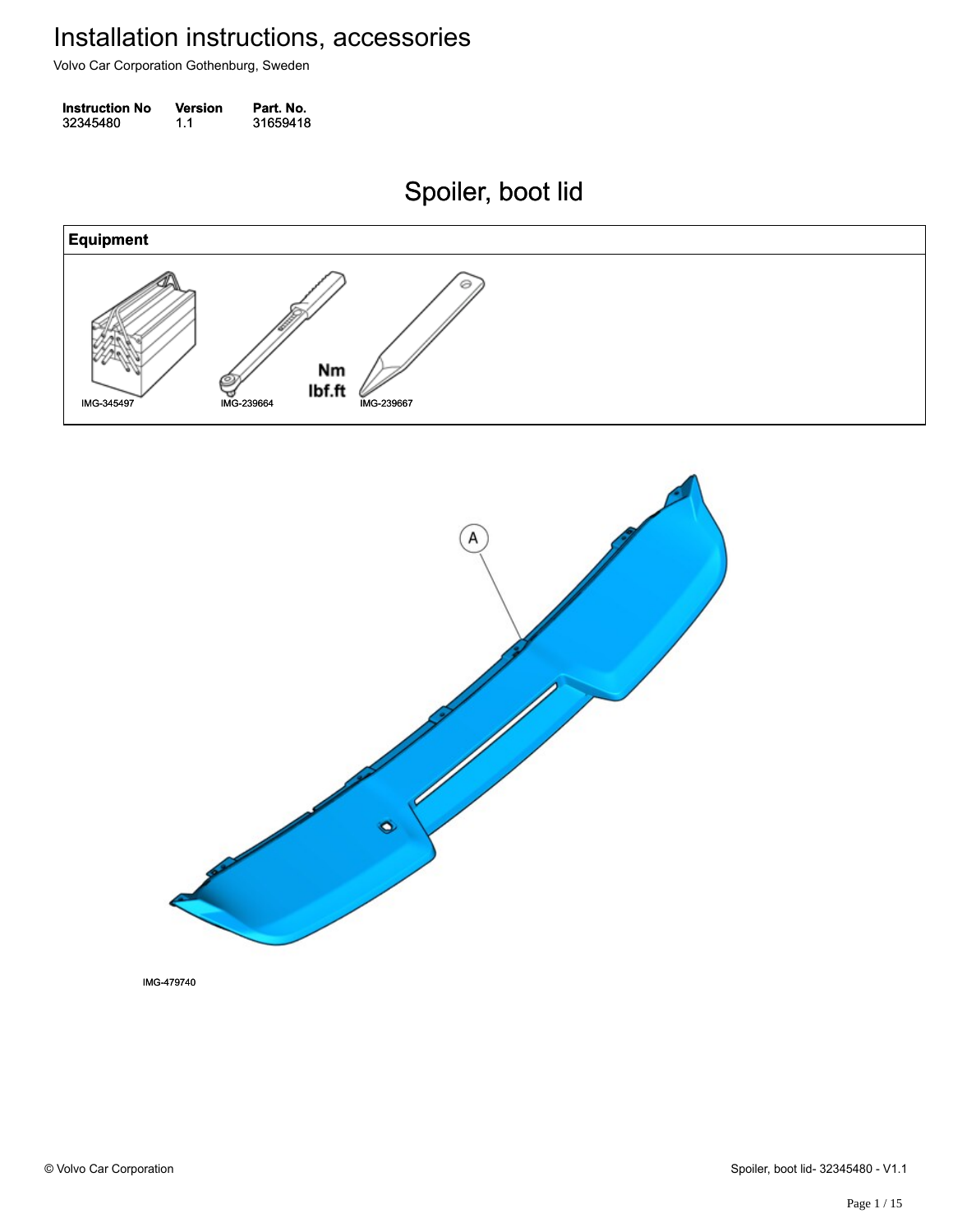|            |                  |   | <b>Information</b>                                                                                                                                                 |
|------------|------------------|---|--------------------------------------------------------------------------------------------------------------------------------------------------------------------|
|            |                  |   | Read through all of the instructions before starting installation.                                                                                                 |
|            |                  |   | Notifications and warning texts are for your safety and to<br>minimise the risk of something breaking during installation.                                         |
|            |                  |   | Ensure that all tools stated in the instructions are available<br>before starting installation.                                                                    |
|            |                  |   | Certain steps in the instructions are only presented in the form of<br>images. Explanatory text is also given for more complicated<br>steps.                       |
|            |                  |   | In the event of any problems with the instructions or the<br>accessory, contact your local Volvo dealer.                                                           |
|            |                  |   | <b>Color symbols</b>                                                                                                                                               |
| 2          |                  |   |                                                                                                                                                                    |
|            | $\left(3\right)$ | 5 | Note!<br>This colour chart displays (in colour print and electronic<br>version) the importance of the different colours used in the<br>images of the method steps. |
|            |                  |   | 1. Used for focused component, the component with<br>which you will do something.                                                                                  |
|            | 4                | 6 | 2. Used as extra colors when you need to show or<br>differentiate additional parts.                                                                                |
|            |                  |   | 3. Used for attachments that are to be removed/installed.<br>May be screws, clips, connectors, etc.                                                                |
|            |                  |   | 4. Used when the component is not fully removed from<br>the vehicle but only hung to the side.                                                                     |
|            |                  |   | 5. Used for standard tools and special tools.                                                                                                                      |
| IMG-363036 |                  |   | 6. Used as background color for vehicle components.                                                                                                                |
|            |                  |   | Removal                                                                                                                                                            |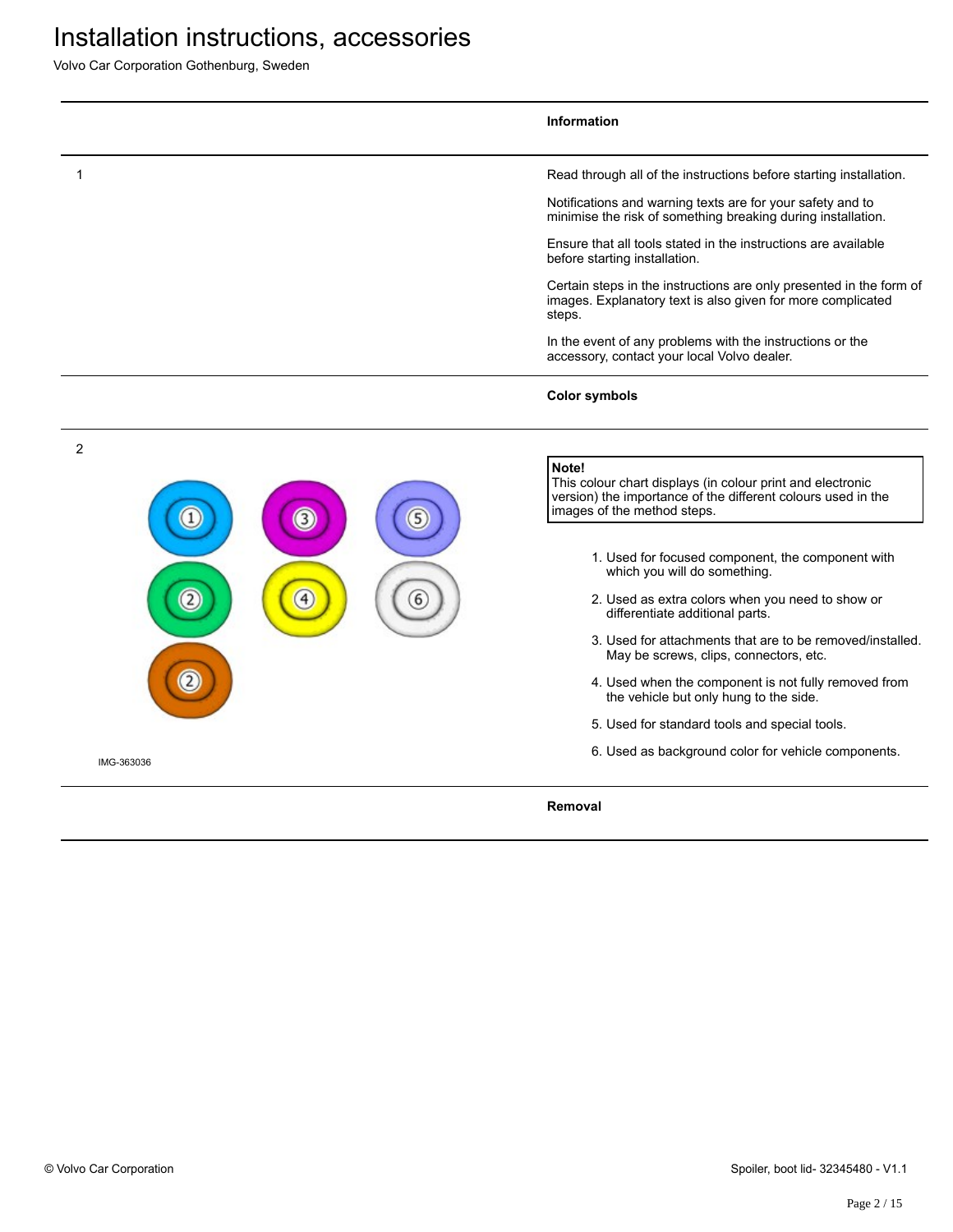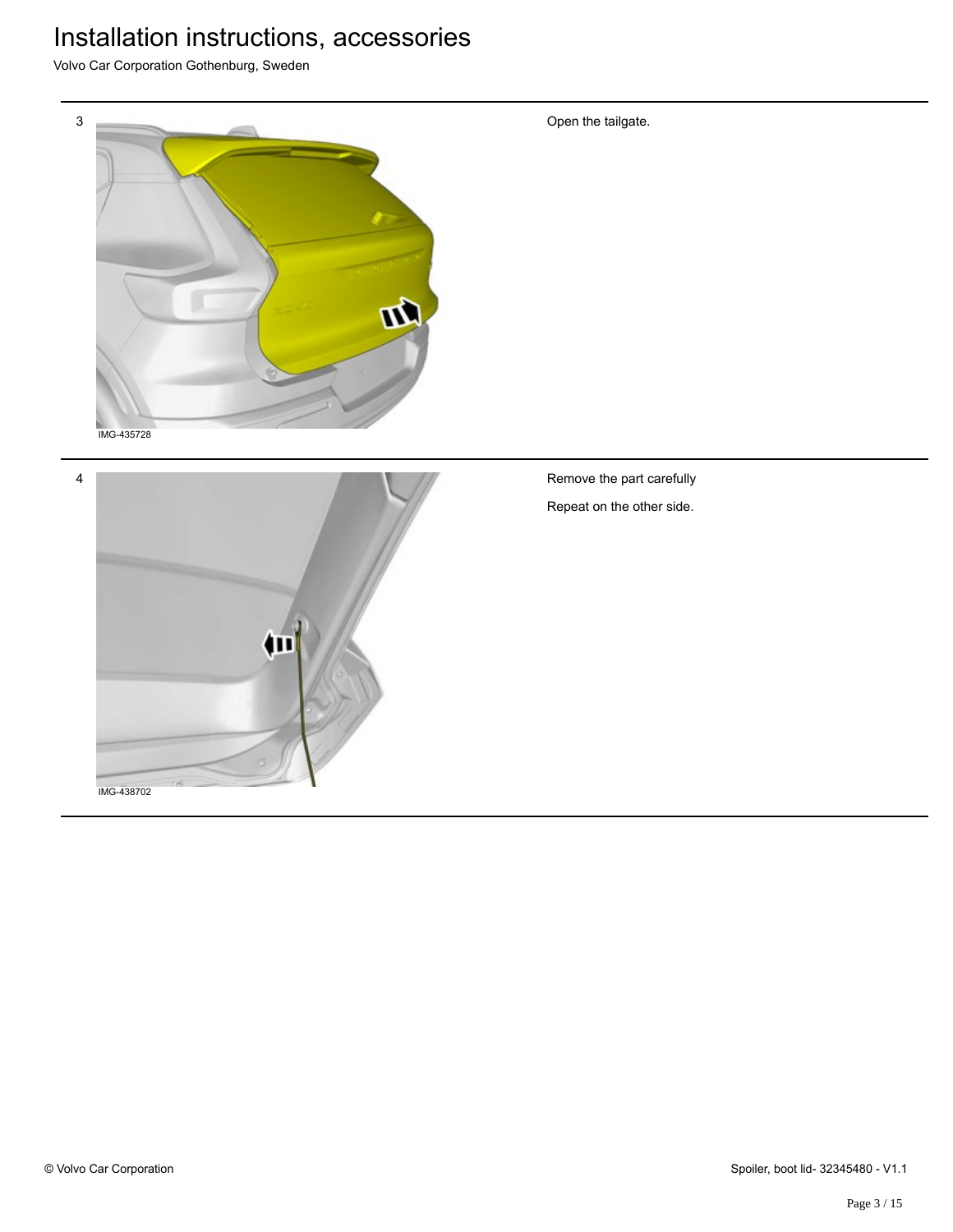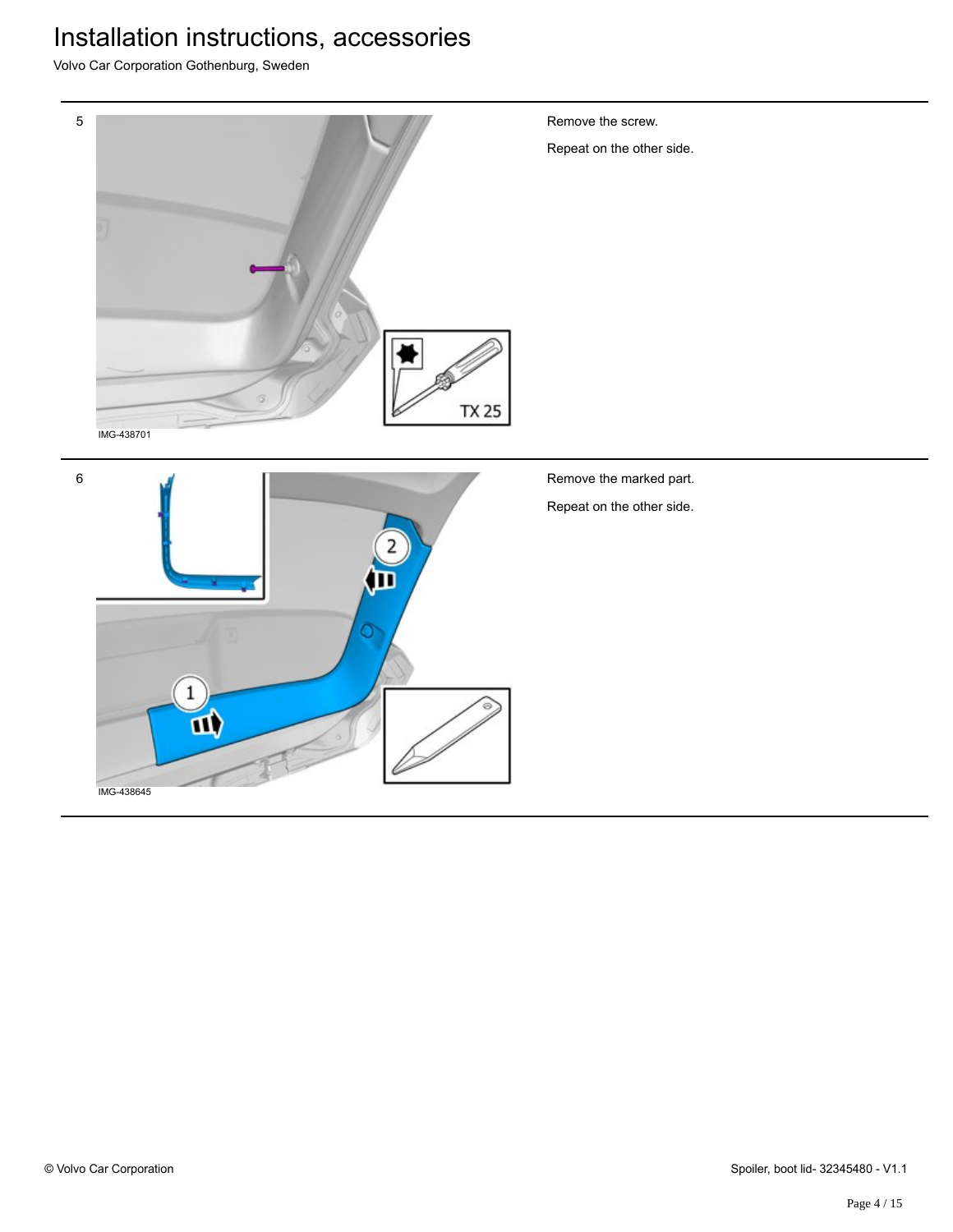Volvo Car Corporation Gothenburg, Sweden



1. Release the lock.

Disconnect the connectors.

2. Undo the hose from the connection.

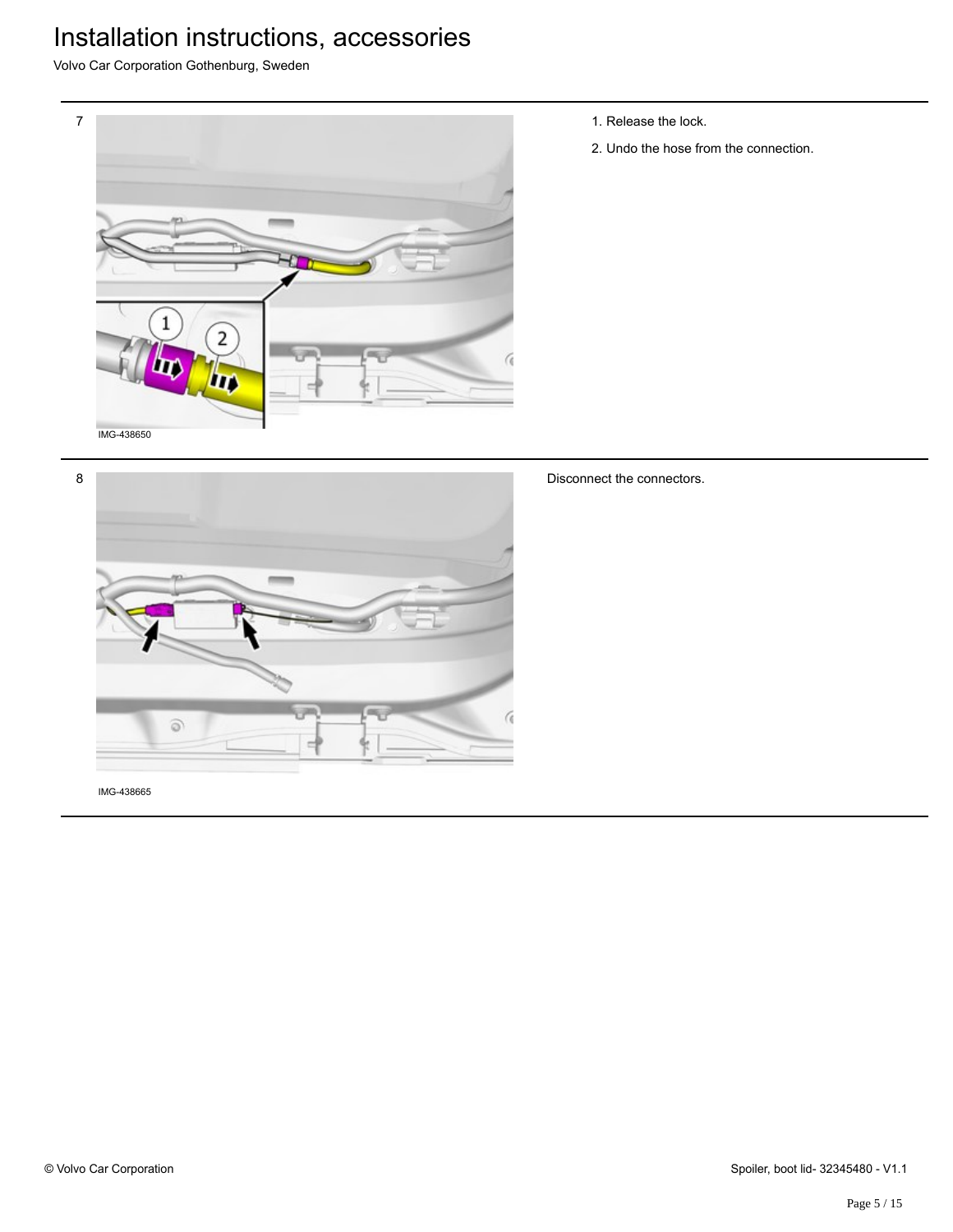Volvo Car Corporation Gothenburg, Sweden



Remove the screw.

**Tightening torque:** M6 , 10 Nm Disconnect the connector.

 $\overline{6}$ 

Remove the nuts.

**Tightening torque:** Nut spoiler rear , 4 Nm

IMG-438675

 $10<sub>mm</sub>$ 

10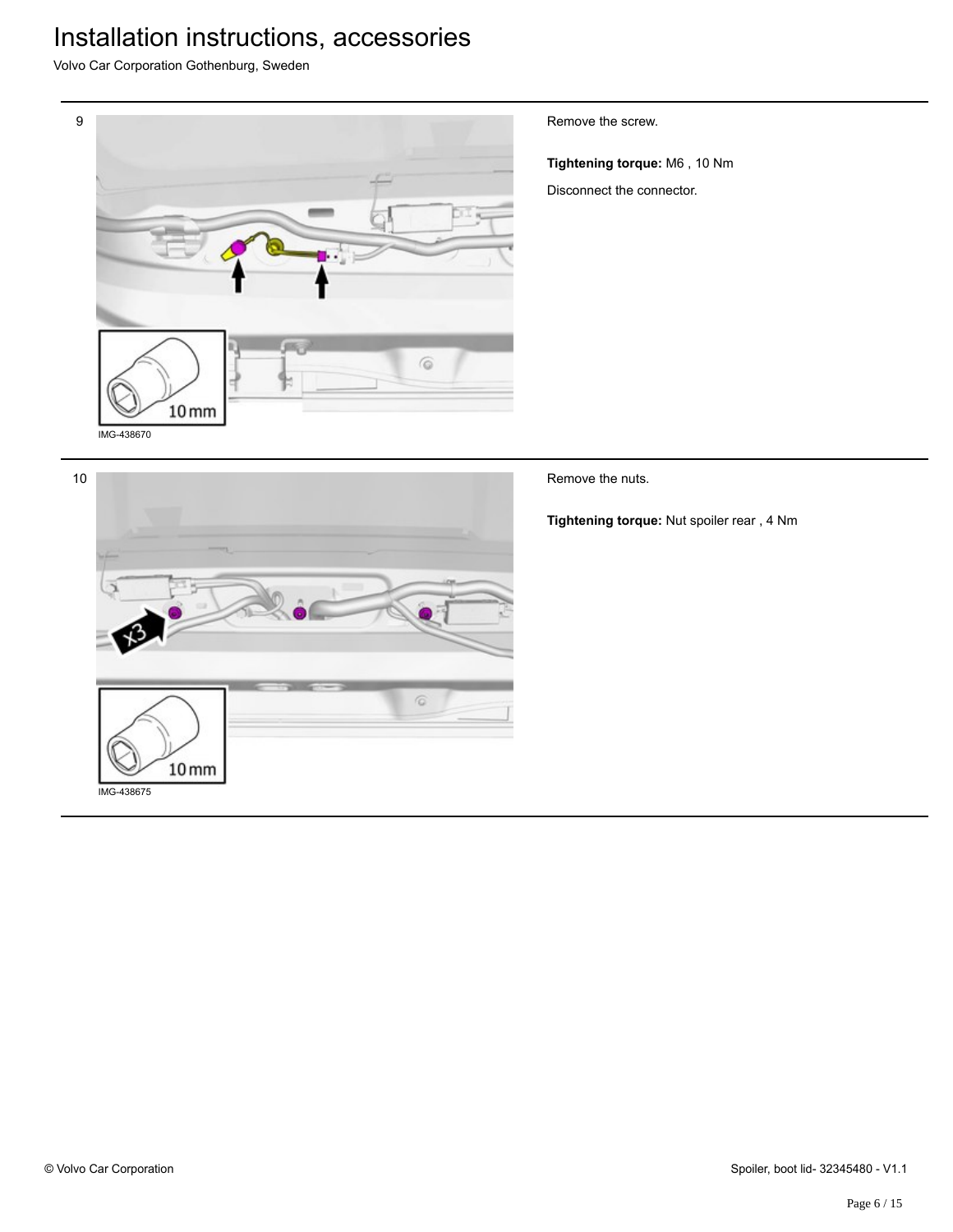Volvo Car Corporation Gothenburg, Sweden



Remove the screws.

Close the tailgate

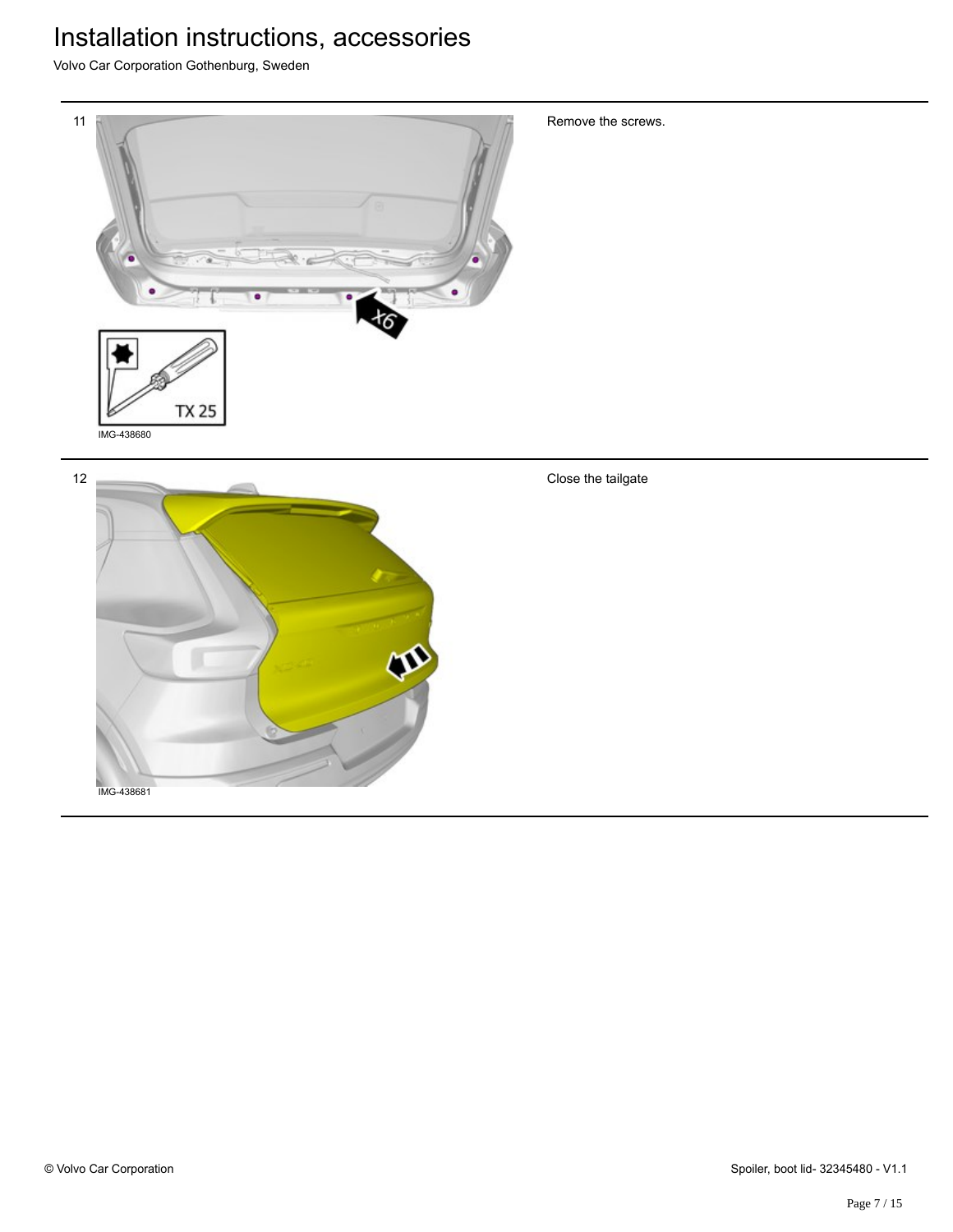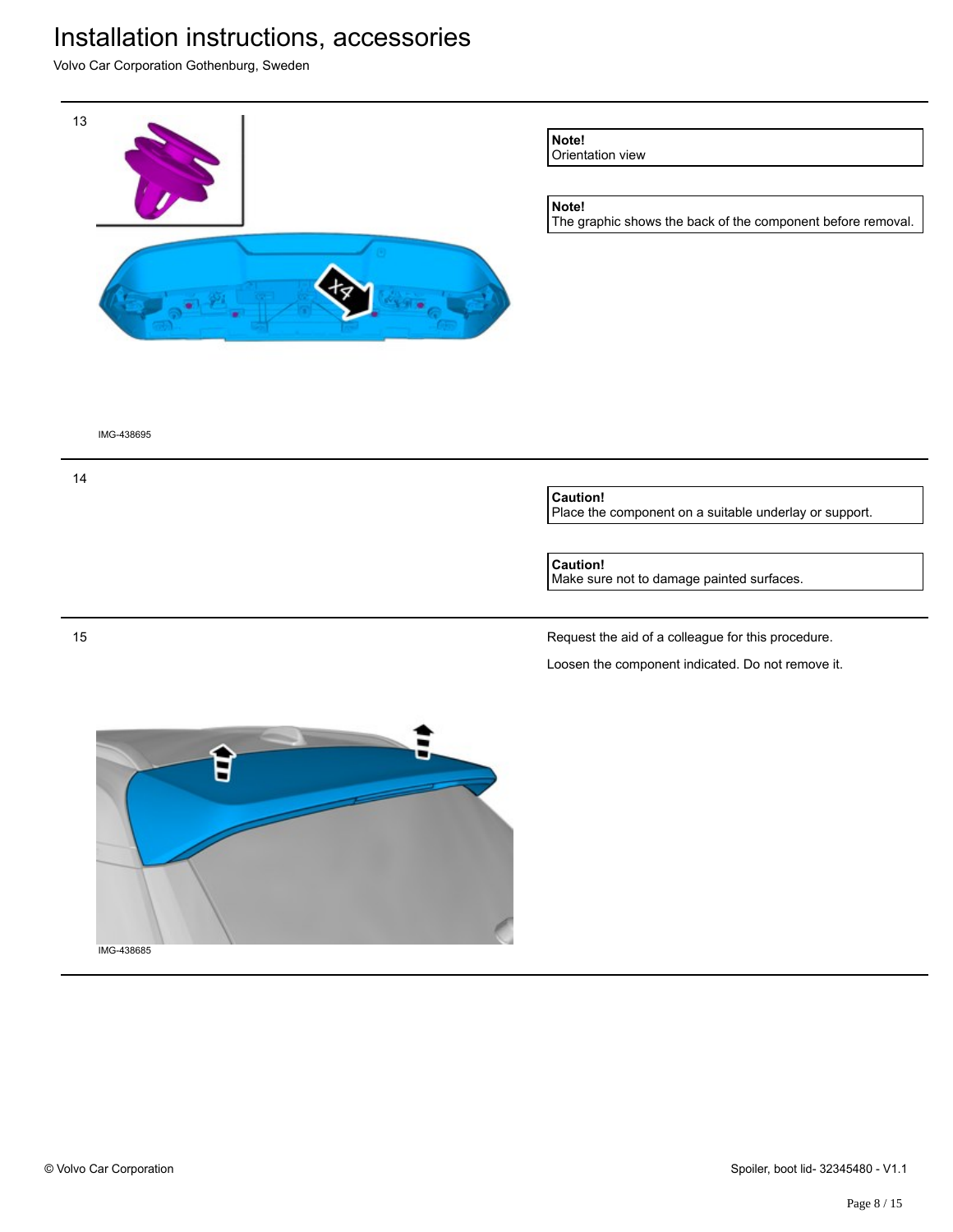Volvo Car Corporation Gothenburg, Sweden



17

16

1. Loosen the marked details.

2. Remove the marked part.

**Caution!**

Place the component on a suitable underlay or support.



Remove the screws.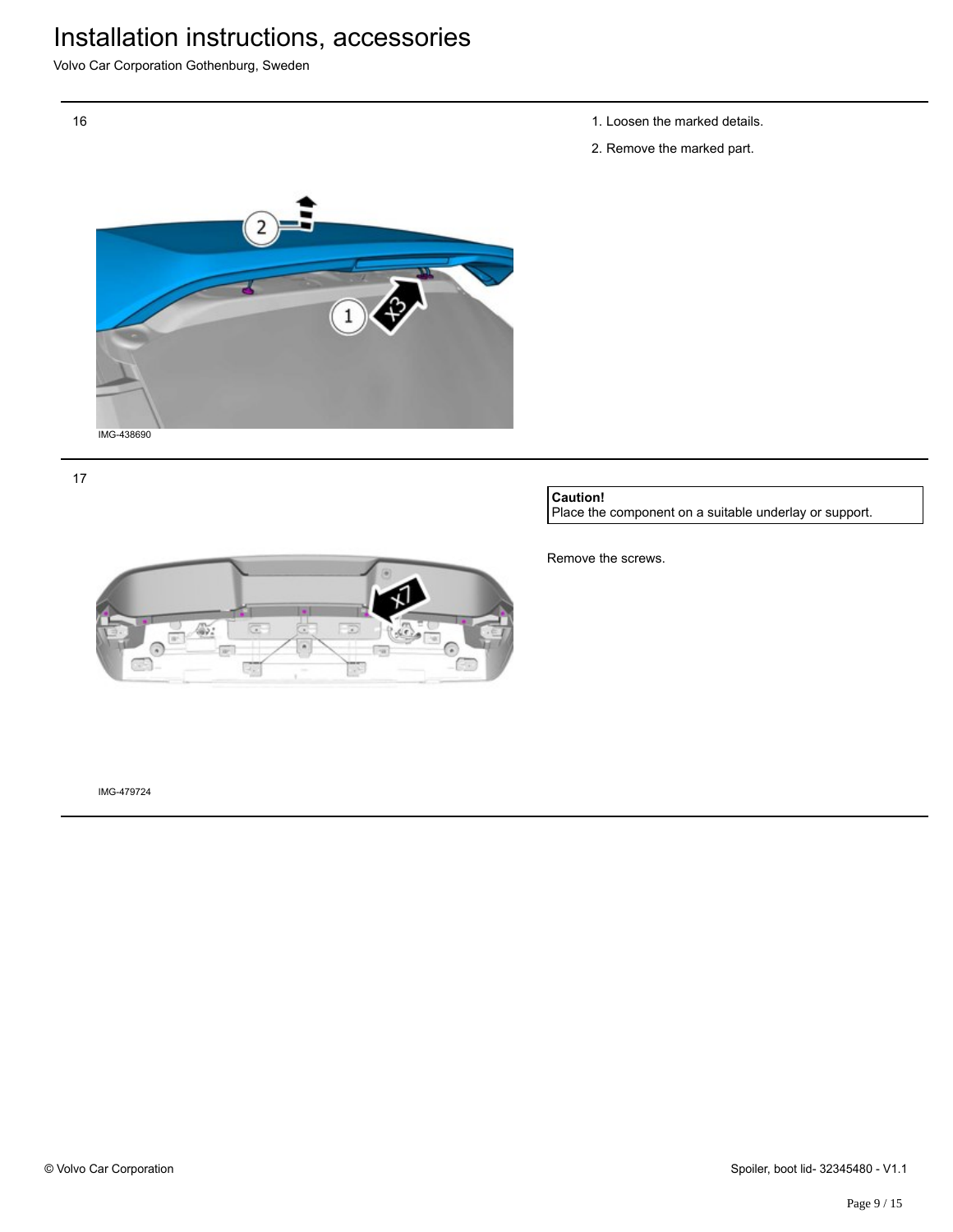Volvo Car Corporation Gothenburg, Sweden



Loosen the component indicated. Do not remove it.

Remove the marked part.

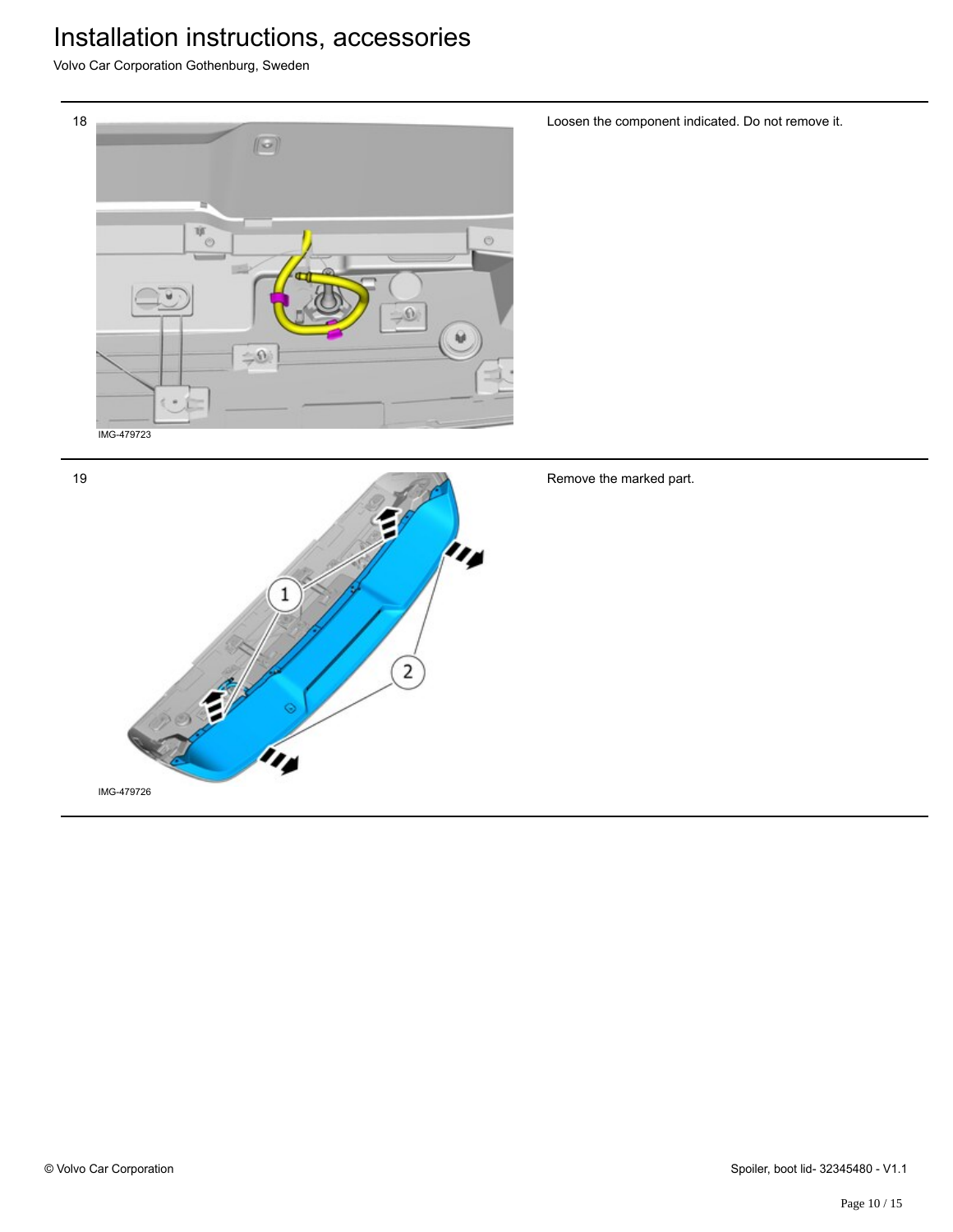Volvo Car Corporation Gothenburg, Sweden



**Accessory installation**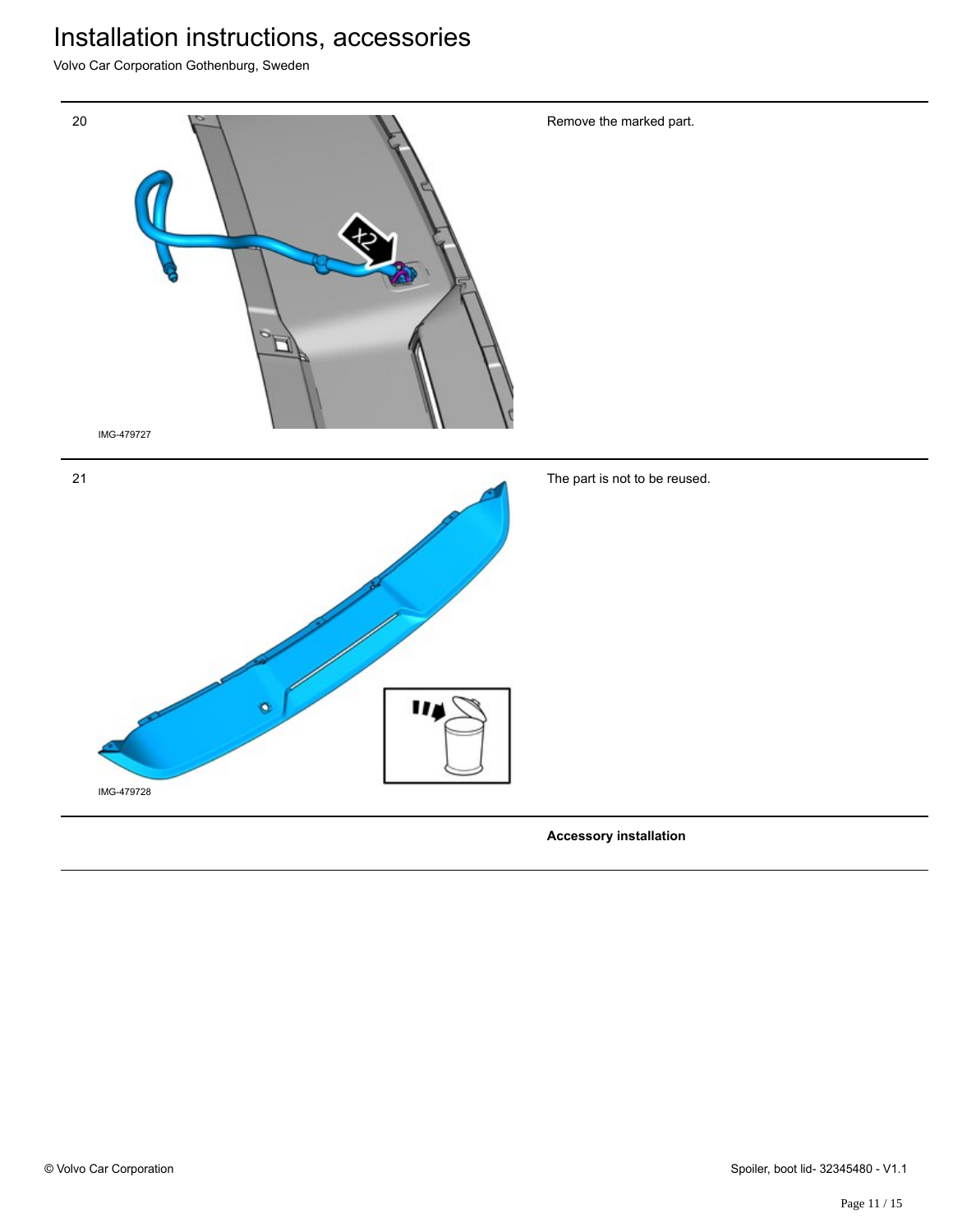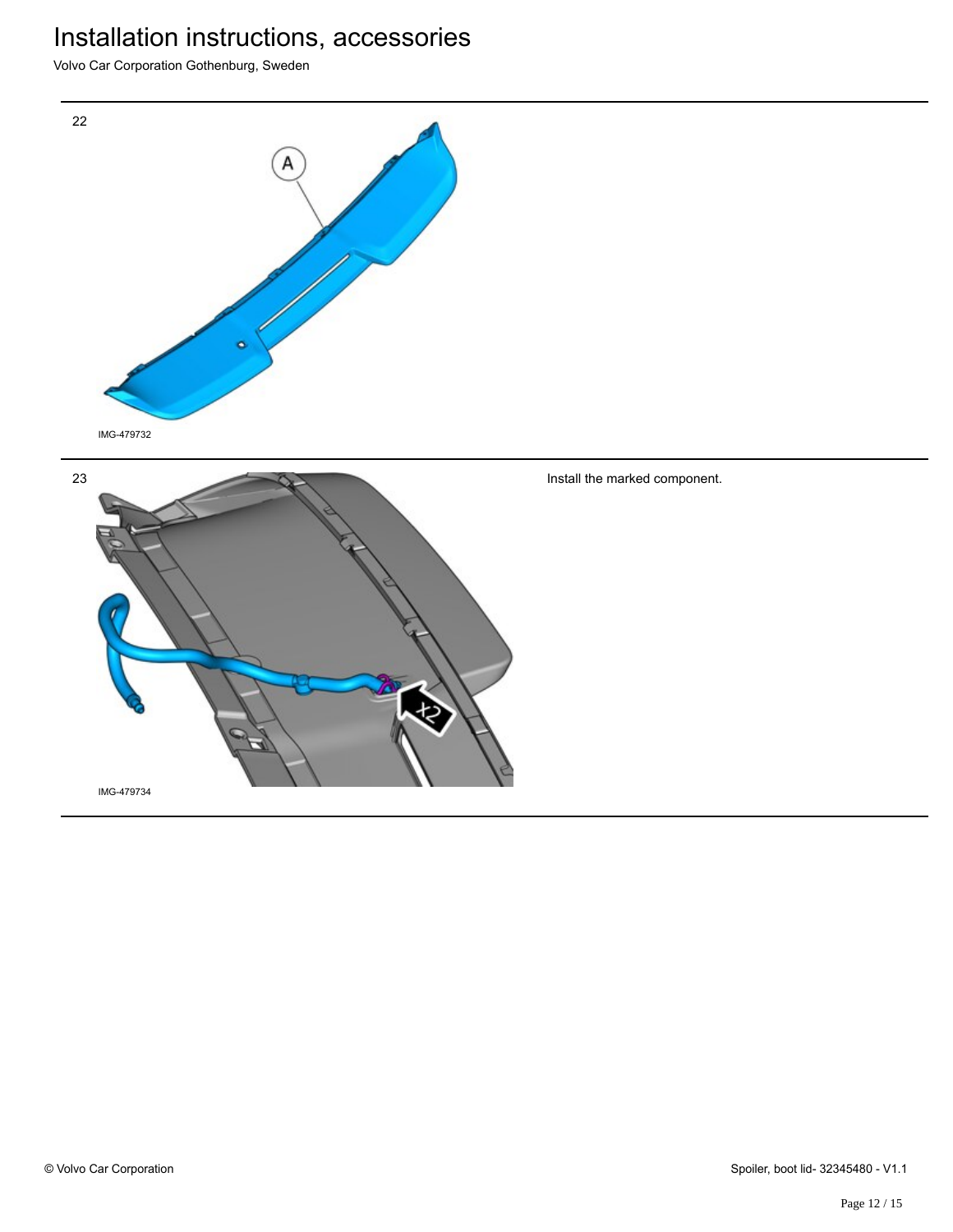Volvo Car Corporation Gothenburg, Sweden







Assemble components that come with the accessory kit.

Ensure that all clips engage.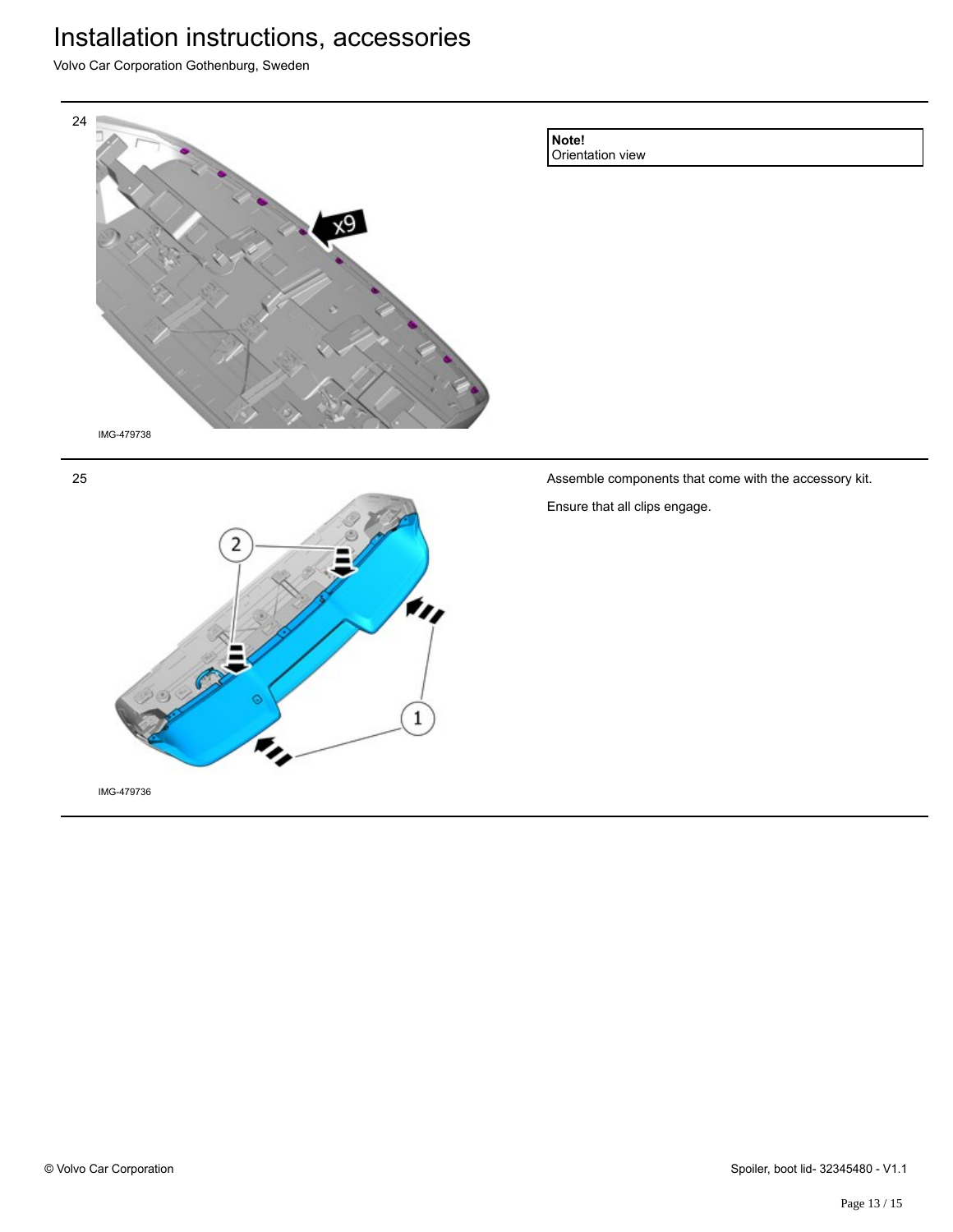Volvo Car Corporation Gothenburg, Sweden



27

Reinstall the screws.